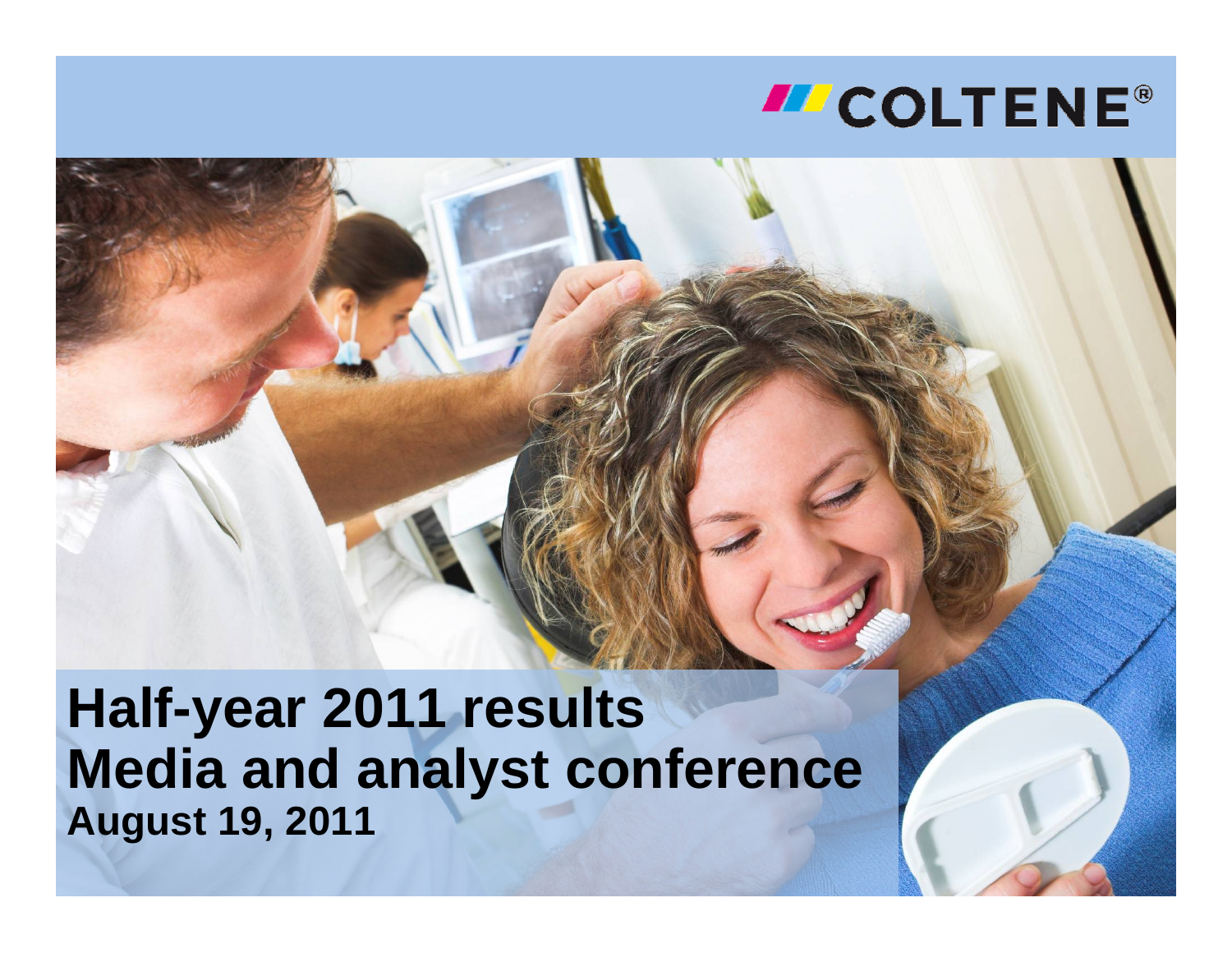### **Safe Harbour Statement**

Before we may start with the presentation, we need to remind you that the information made available in this conference and webcast may include forward-looking statements that reflect the intentions, beliefs or current expectations and projections of COLTENE Holding AG about the future results of operations, financial condition, liquidity, performance and similar circumstances. Such statements are made on the basis of assumptions and expectations which may prove to be erroneous, although COLTENE Holding AG believes them to be reasonable at this time.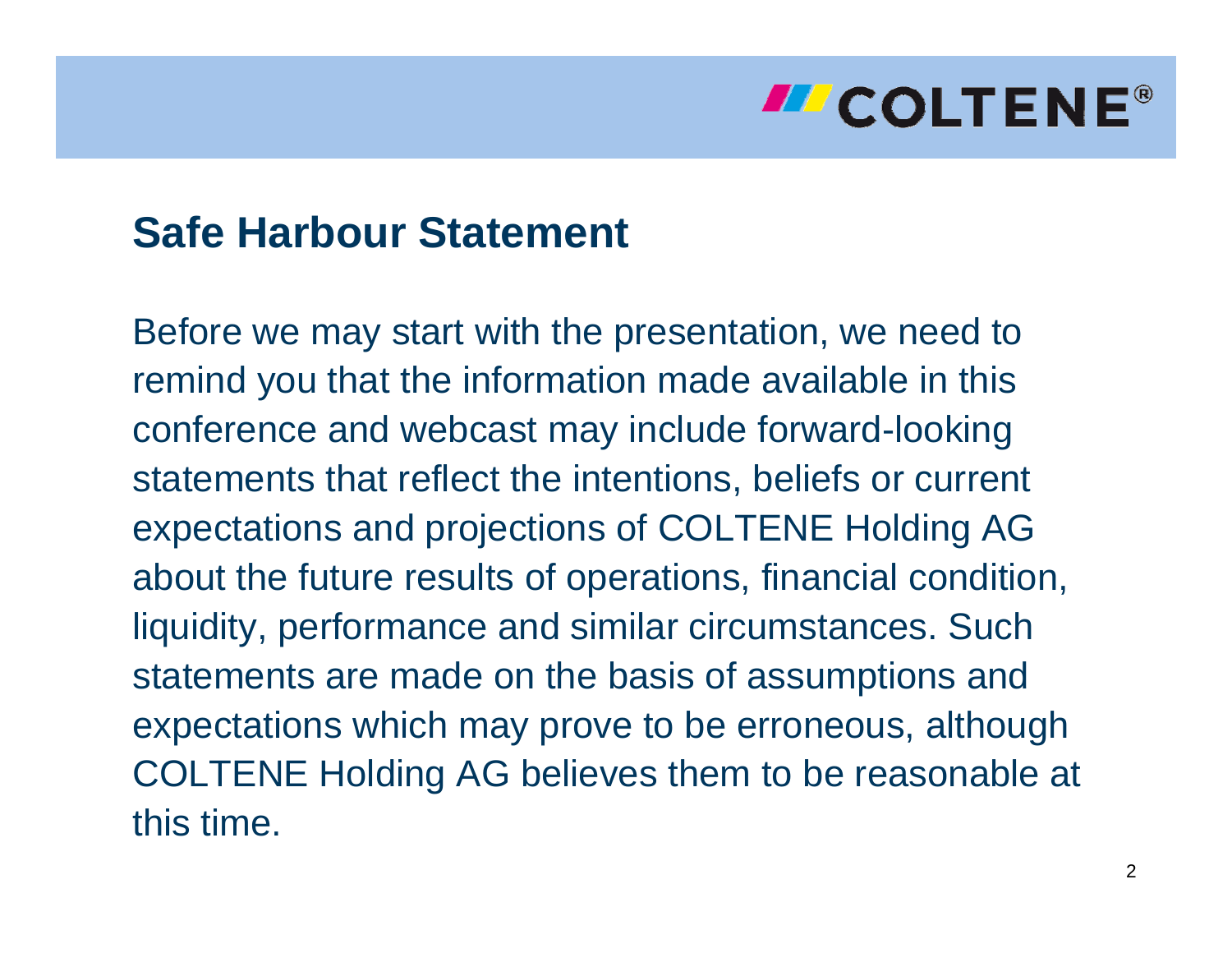

### **Speakers**

#### **Erwin Locher,** Delegate of the Board of Directors

- **Key figures and overview H1 2011**
- **Measures and strategy update**
- **Outlook**

#### **Dr. Hans Grüter,** Chief Financial Officer

• **Financial results H1 2011**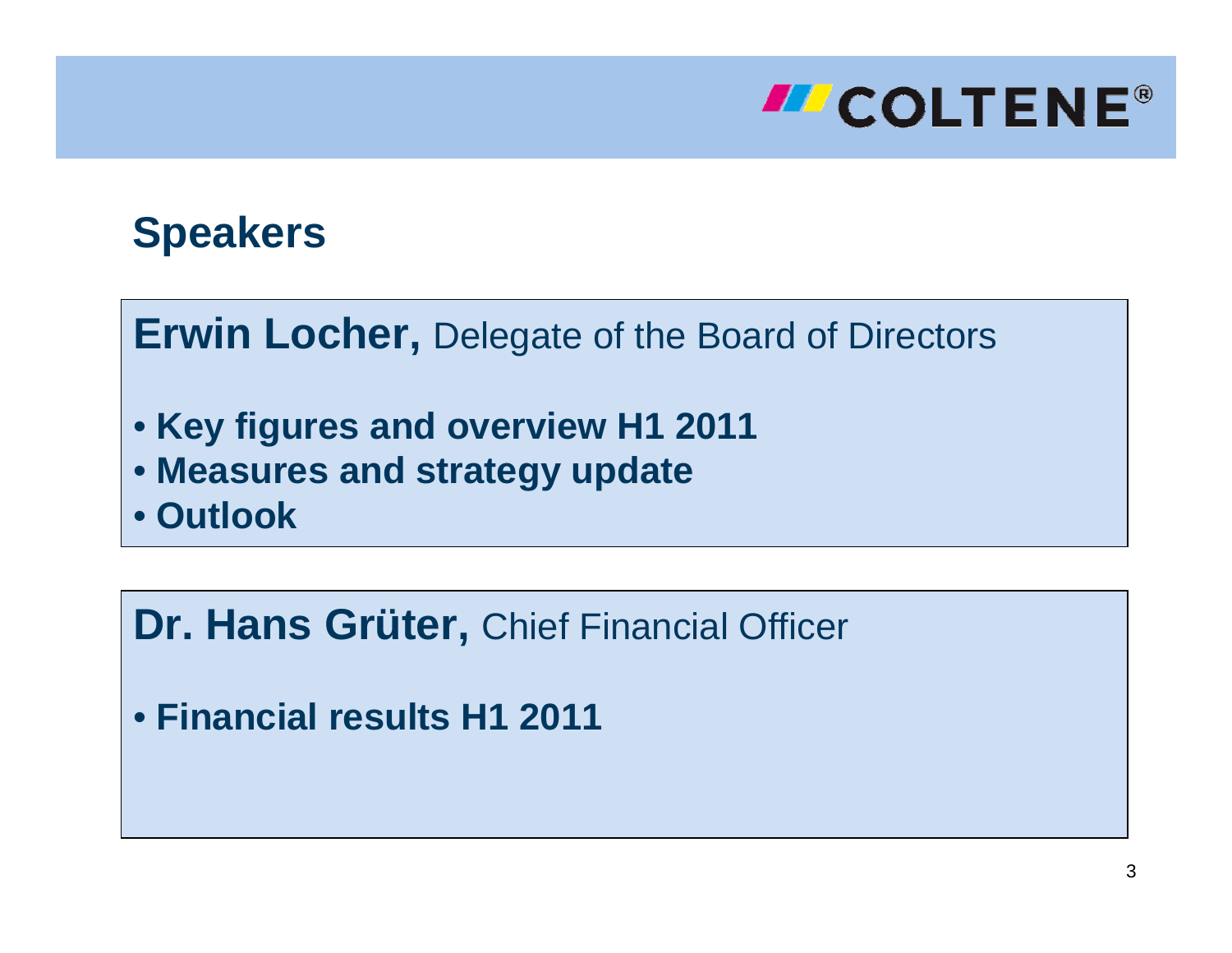

#### **Content**

**1. COLTENE – Key figures and overview H1 2011**

**2. Measures and strategy update**

**3. Financials**

**4. Outlook**

**5. Q&A**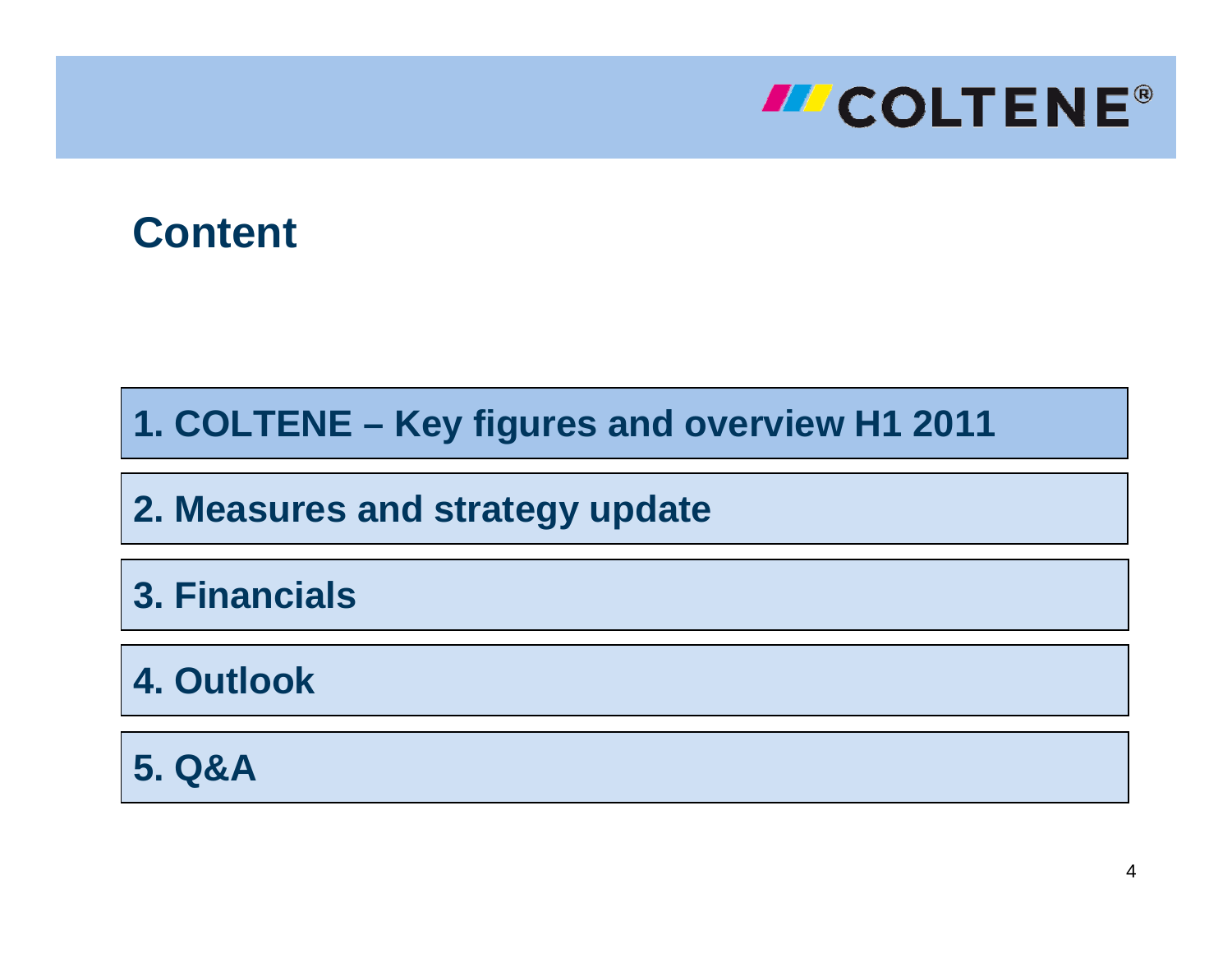# **INCOLTENE®**

### **COLTENE – H1 2011 highlights**

| <b>Sales</b>      | - CHF 72.4 million (-1.7% in Swiss Francs, +12.7% in local currencies)<br>- Organic growth 6.5% at constant exchange rates<br>- Acquisition of Vigodent contributes 6.2%<br>- Sales in emerging economies now at 26% of group sales (18%) |  |  |  |  |
|-------------------|-------------------------------------------------------------------------------------------------------------------------------------------------------------------------------------------------------------------------------------------|--|--|--|--|
| <b>Earnings</b>   | - <b>EBIT CHF 4.8 million</b> (up 2.3% at constant rates; -17.9% in reported CHF)<br>- Net profit CHF 1.8 million (prior period: CHF 2.6 million)                                                                                         |  |  |  |  |
| <b>Cash Flow/</b> | - Operating cash flow CHF 1.5 million<br><b>Balance Sheet</b> - Negative free cash flow of CHF 0.8 million<br>- Solid equity ratio of 57%                                                                                                 |  |  |  |  |
| <b>Management</b> | - Search for new CEO on track<br>- Erwin Locher leads company ad interim as Delegate of the Board                                                                                                                                         |  |  |  |  |
| <b>Measures</b>   | - Continue organic growth above market<br>- Sales, marketing and innovation focus<br>- Restructure and reposition Vigodent<br>- Increase natural hedge and mitigate exchange rate risks                                                   |  |  |  |  |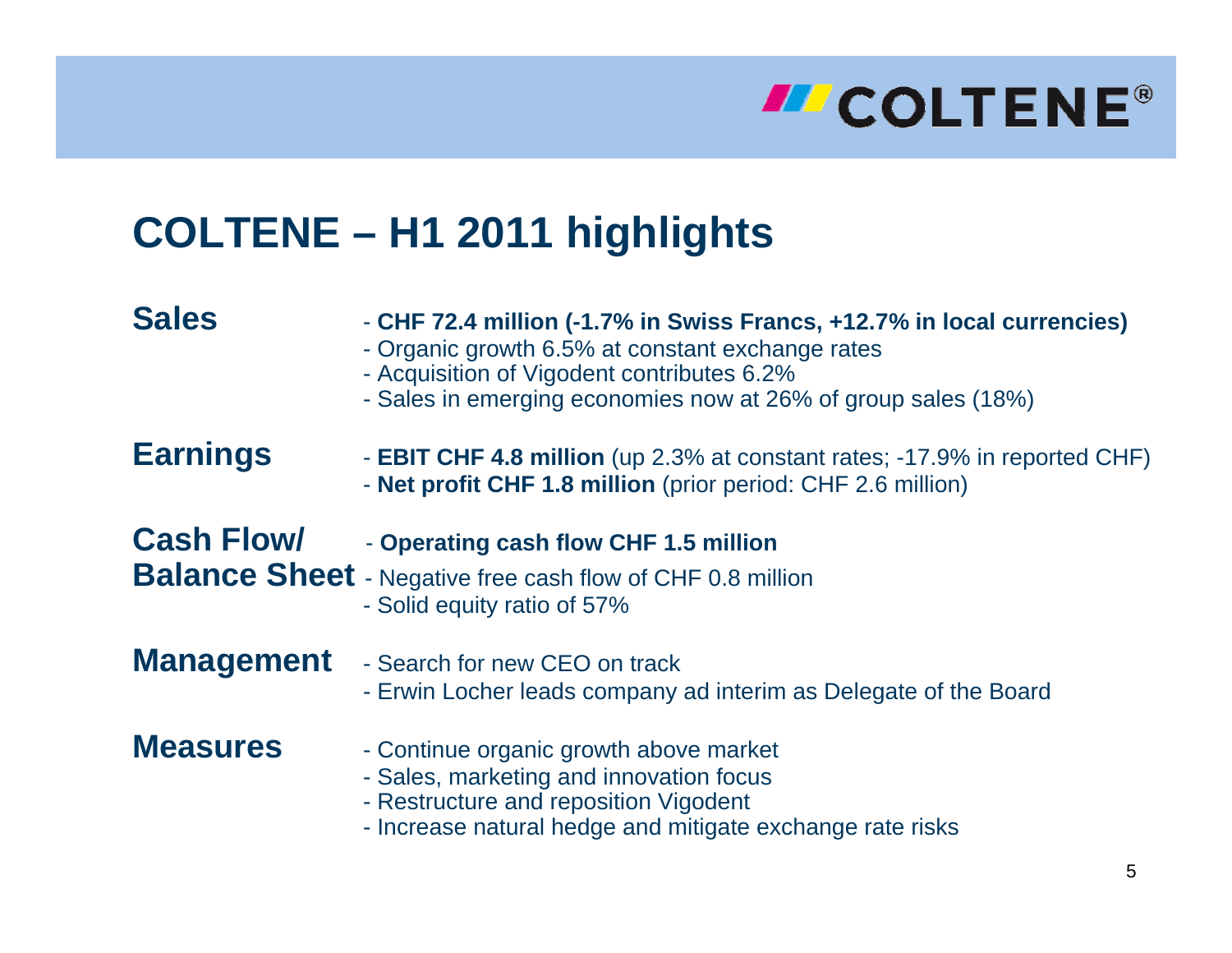### **Sales – Geographic balance**

- • Maintain balanced geographic sales split with continued investment in EU und US sales force
- • Established position in emerging economies that allow for future growth
- • Focus on sell-out with gradual inventory reduction at distribution partners
- • More targeted customer visits of COLTENE sales representatives

NET SALES BY GEOGRAPHIC REGIONS 1 HY 2011

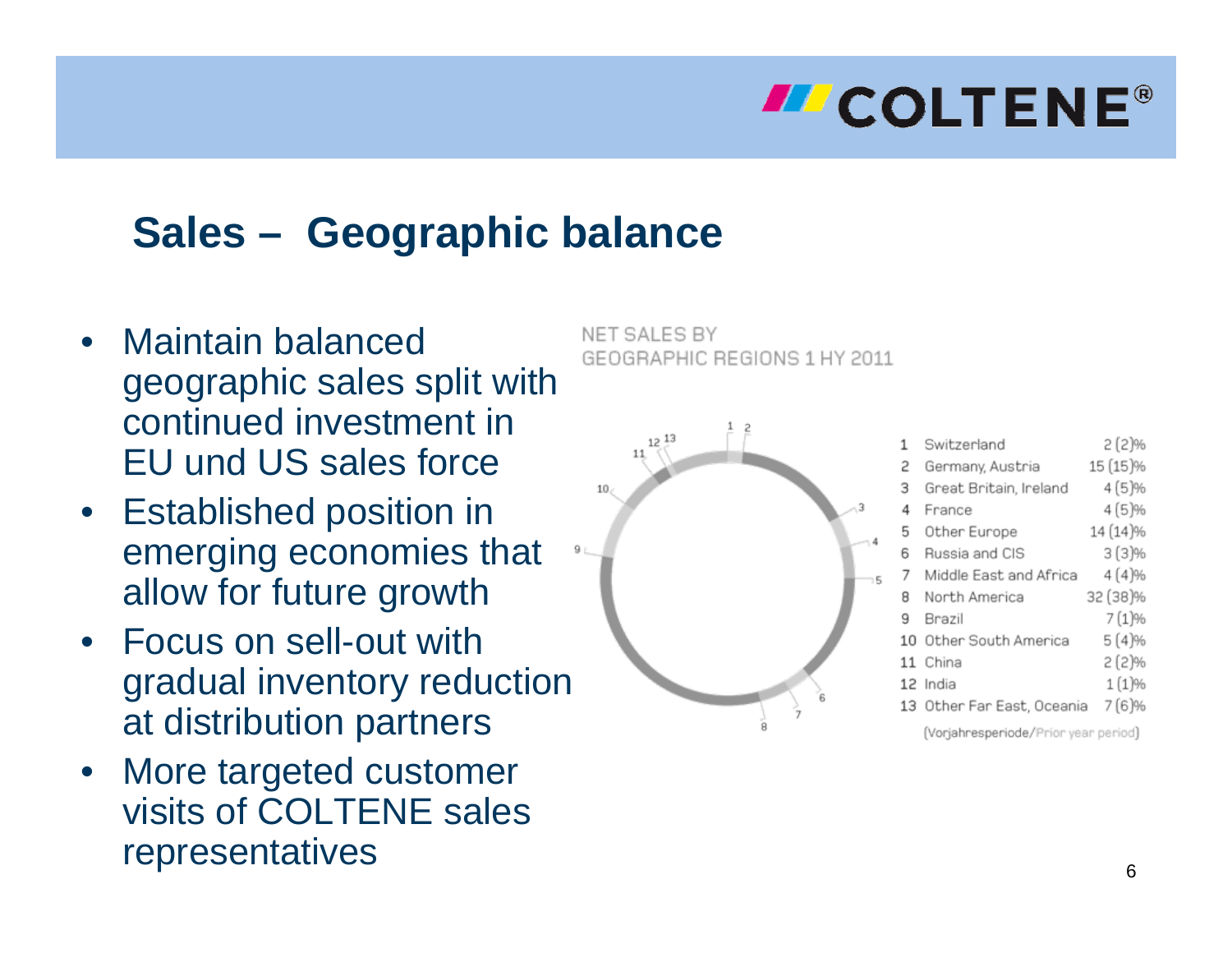### **Sales – Development fx adjusted and actual**

| Sales development by region<br>H1 2011 vs. H1 2010 | 2011 H1 Growth<br>in $%$ (fx adj.) | 2011 H1 Growth<br>in % (actual) |
|----------------------------------------------------|------------------------------------|---------------------------------|
| Switzerland                                        | $-2.9%$                            | $-13.2%$                        |
| Germany, Austria                                   | $+8.1%$                            | $-4.5%$                         |
| <b>Great Britain</b>                               | $-14.5%$                           | $-23.2%$                        |
| France                                             | $-17.3%$                           | $-25.9%$                        |
| Other Europe                                       | $+4.8%$                            | $-6.5%$                         |
| Russia and CIS                                     | $+7.0%$                            | $-3.6%$                         |
| Middle East and Africa                             | $+8.0%$                            | $-2.9%$                         |
| North America                                      | $+2.2%$                            | $-14.4%$                        |
| Brazil (H1 2010 withouth Vigodent)                 | $+ 1103, 6%$                       | $+1000.5%$                      |
| <b>Other South America</b>                         | $+48.3%$                           | $+29.1%$                        |
| China                                              | $+8.2%$                            | $-5.6%$                         |
| India                                              | $+12.1%$                           | $-5.8%$                         |
| Other Far East, Oceania                            | $+26.2%$                           | $+10.1%$                        |
| Total                                              | $+12.7%$                           | $-1.7%$                         |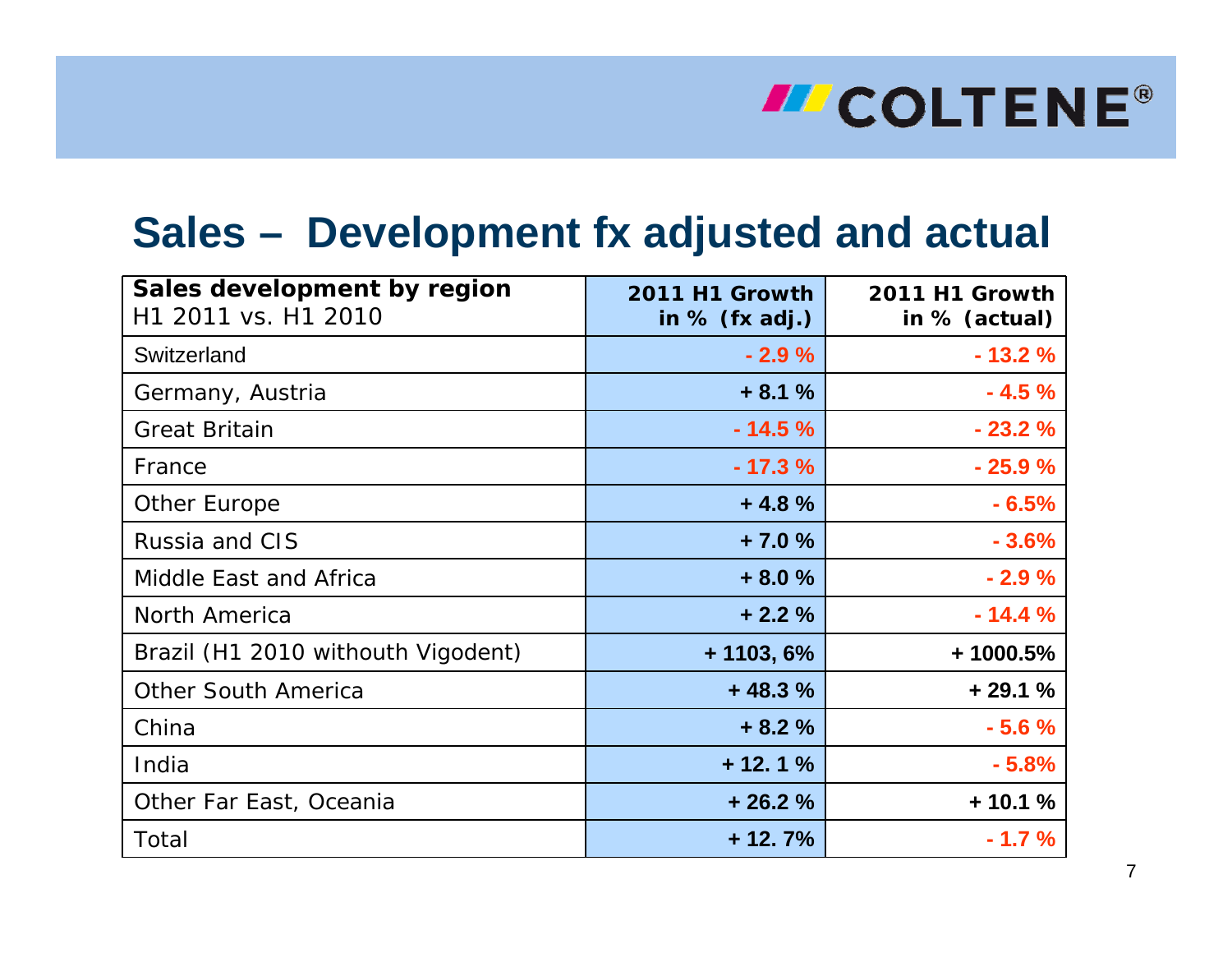### **Marketing – Global launches**



- • Focus on major new products with clear, cost-effective benefits for patients and dentists
- Global product launch to leverage marketing investment
- Focus on high-margin segments
	- Restoration
	- **Hart Committee Impression**
	- Endodontics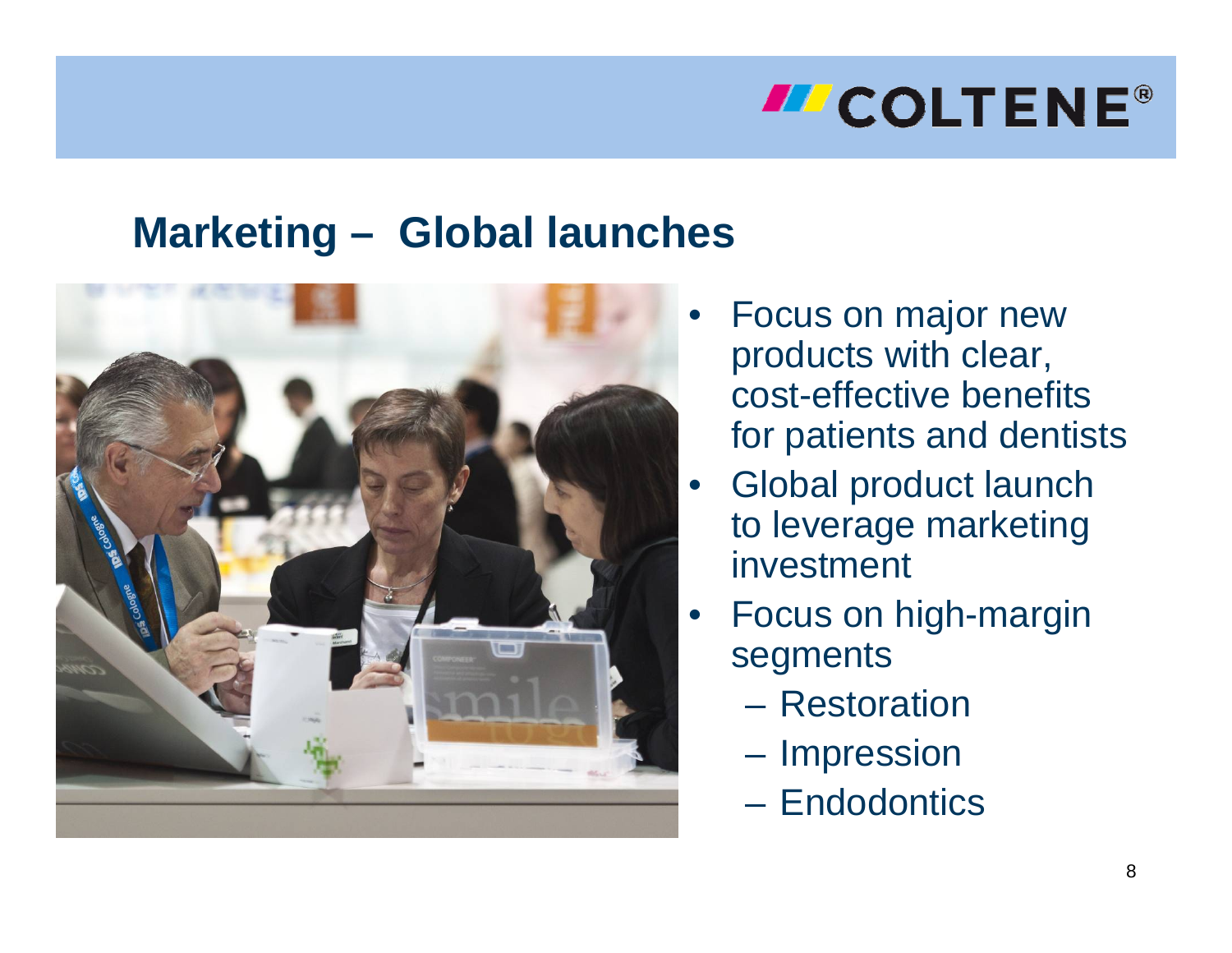### **The relevance of dental consumables**

#### COMPONEERTM

- • 1-session treatment with prefabricated composite veneers
- • Broad range of indications, mainly esthetics but also functional
- •Low cost for patient or insurer
- •Ease of use for dentist
- • Differentiation potential for dentist
- •High margin product

## **COMPONEER™**

Direct Composite Veneering System. The innovative and amazingly easy restoration of anterior teeth.

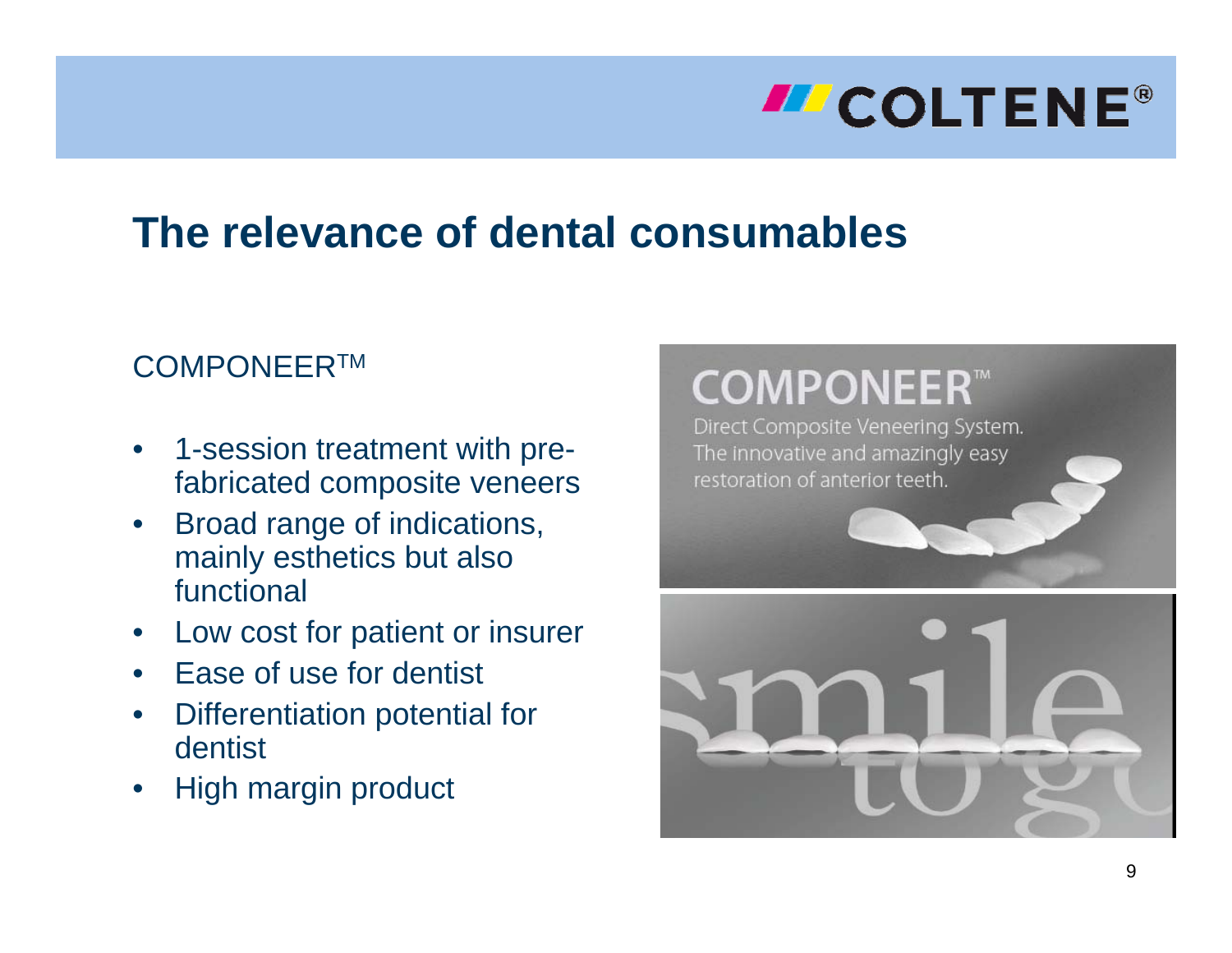

#### **Content**

**1. COLTENE – Key figures and overview H1 2011**

**2. Measures and strategy update**

**3. Financials**

**4. Outlook**

**5. Q&A**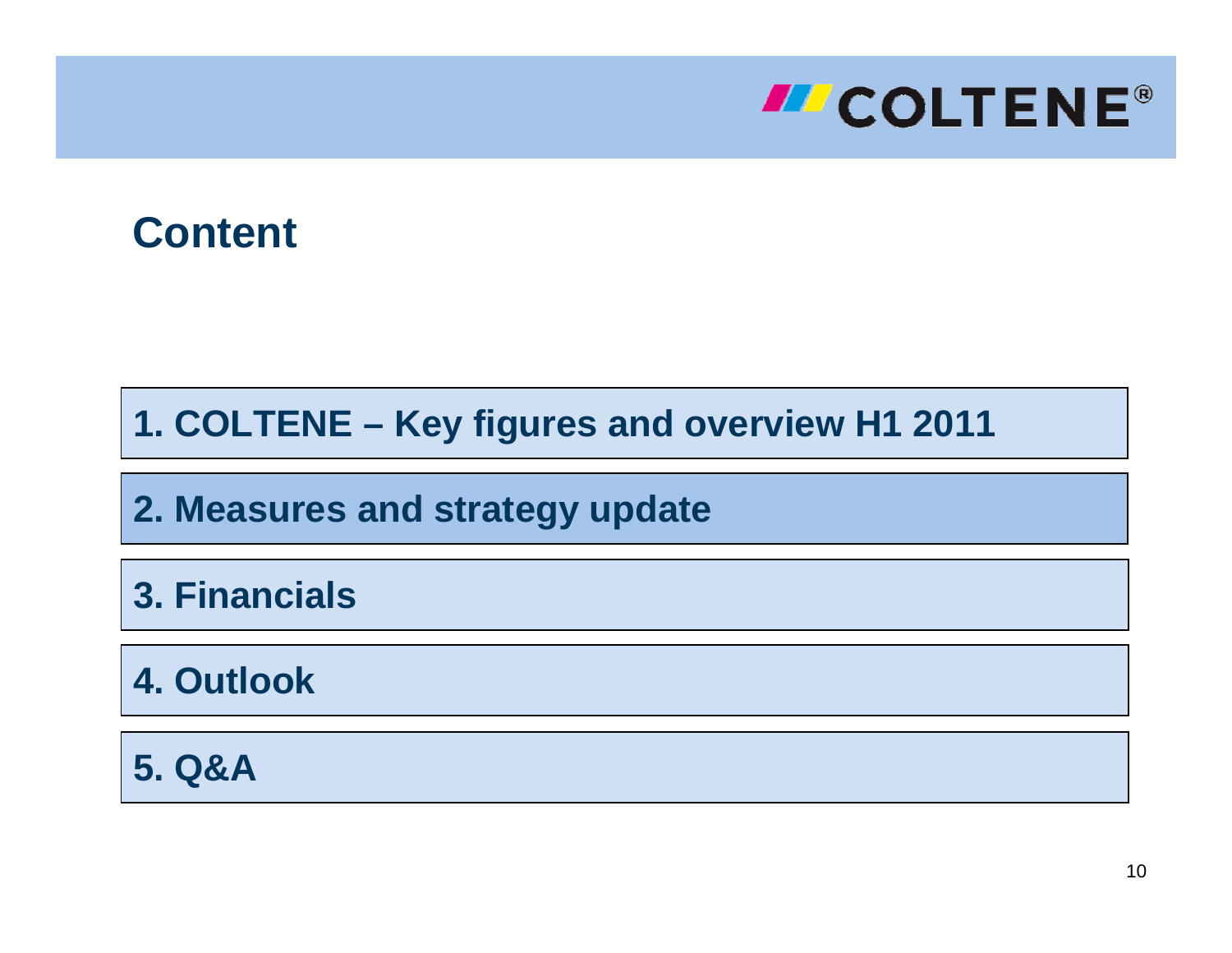### **Earnings and cash flow – Natural hedge**

#### **Cost and Sales by currency**



- Good natural hedge in USD-linked economies
- $\bullet$  Move of Group functions to locations outside of **Switzerland** 
	- Leverage global organisation with formation or consolidation of centers of excellence in the US, in EU-countries, in Switzerland and Brazil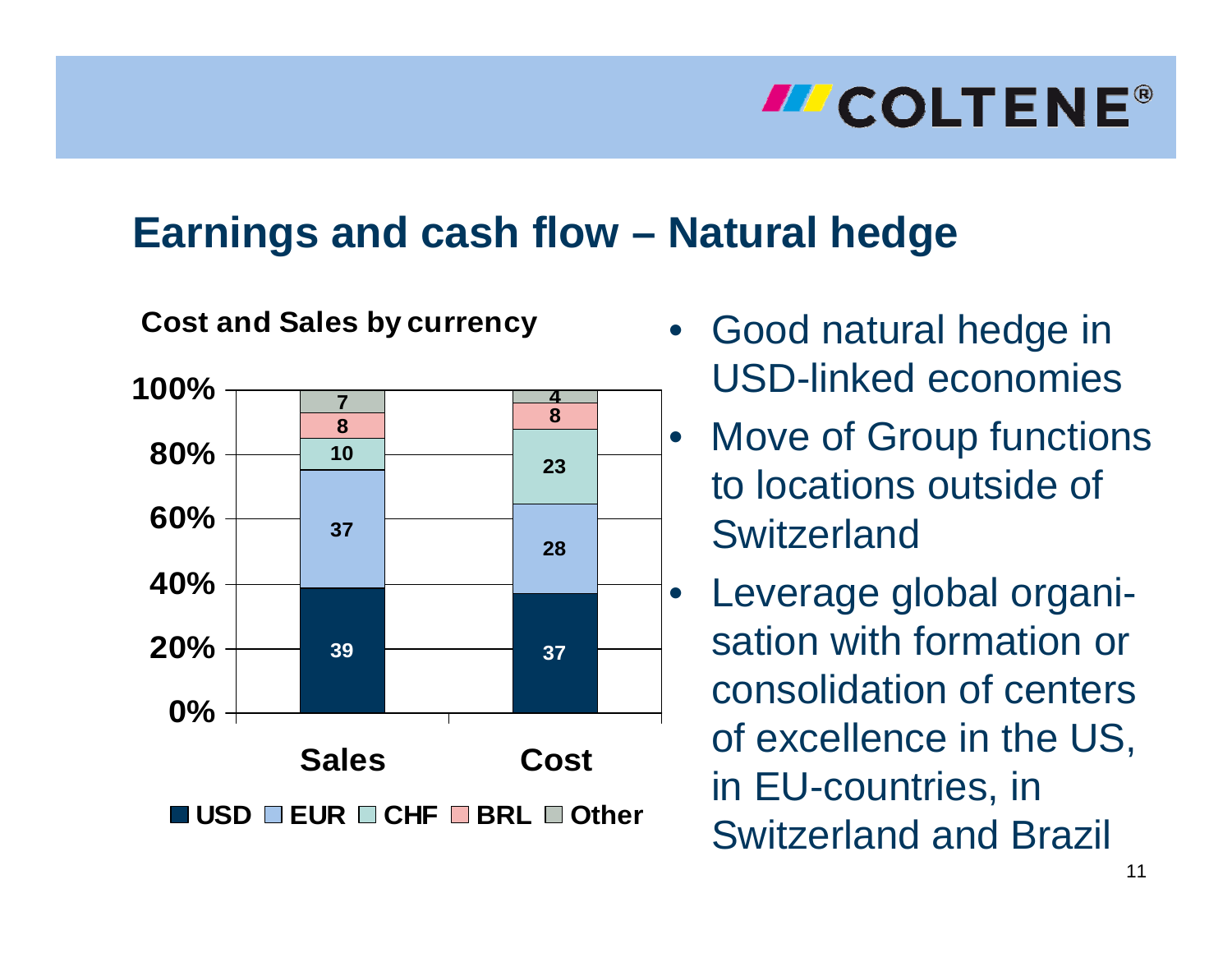# **INCOLTENE®**

### **Vigodent**

- New management with solid experience in dental market in Brazil
- Turnaround plan on track and implemented until December 2011
- Organizational integration into Group after completion of turnaround
- Sales in first half at CHF 5 Mio. margin improved and loss narrowed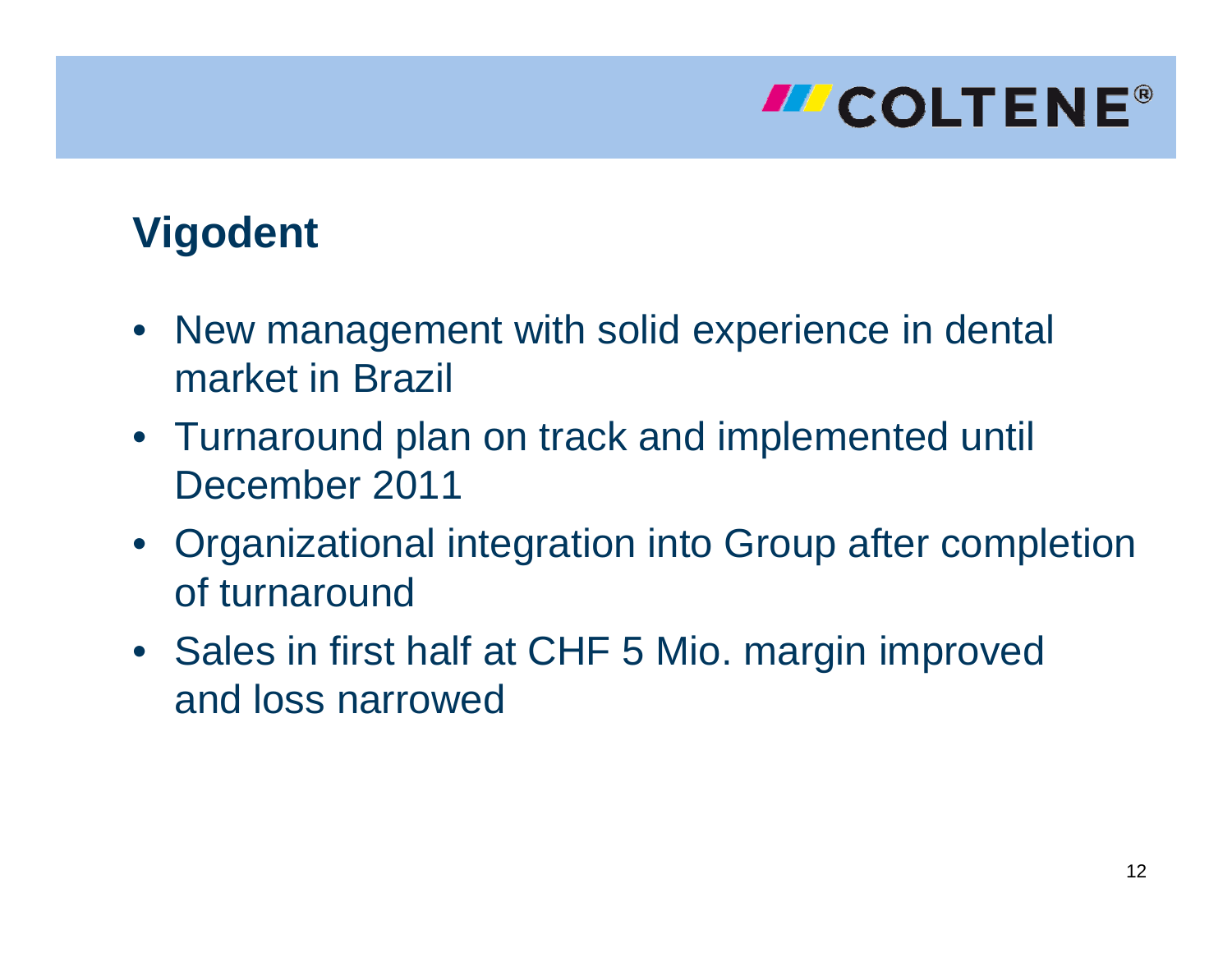

### **Management**

- Search for new CEO on track
- $\bullet$ Increased leadership by the Board
- Ad interim Management successful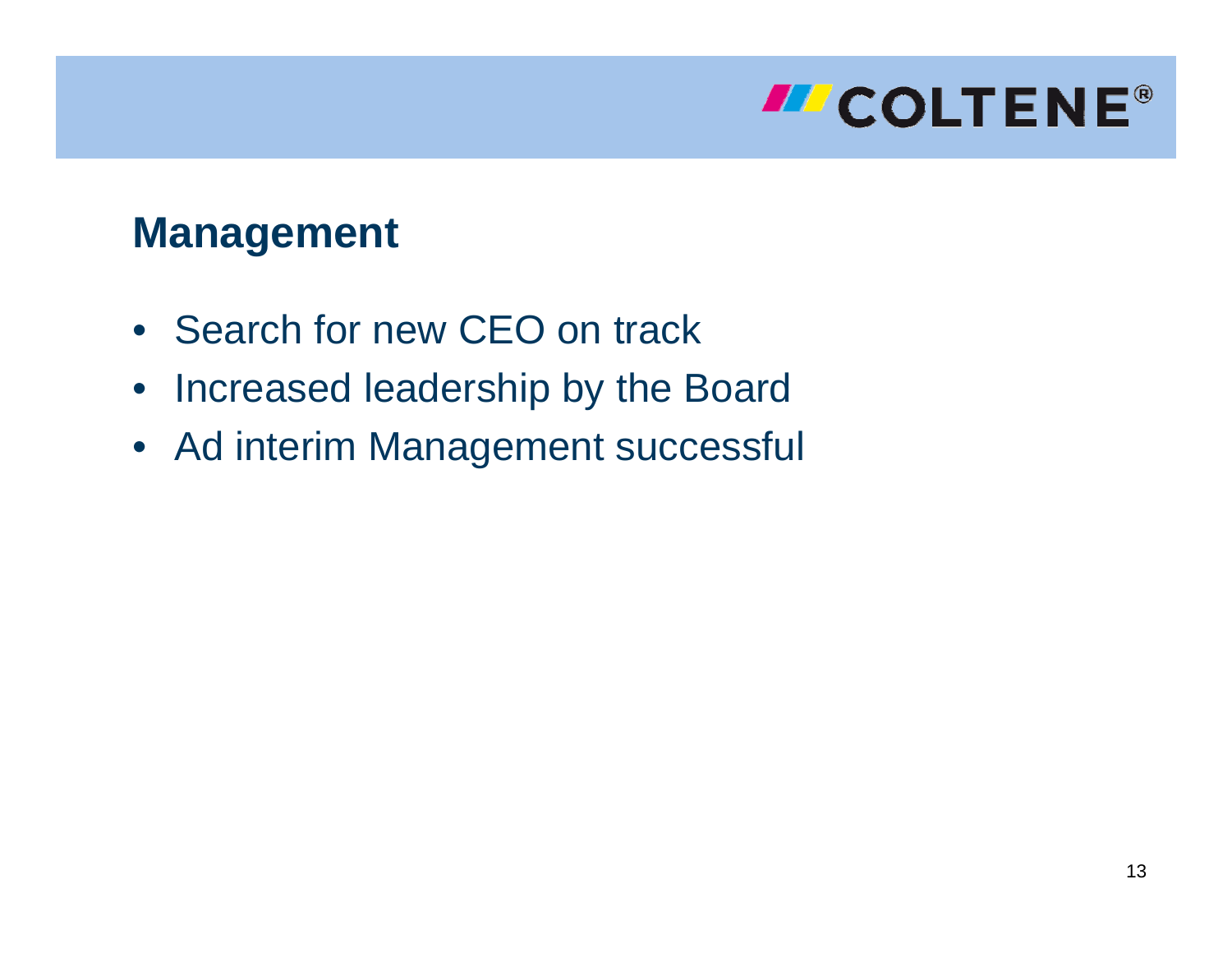

### **COLTENE – Leadership**



\* Chairman: Nick Huber

Members: Robert Heberlein, Erwin Locher, Matthew Robin, Jerry Sullivan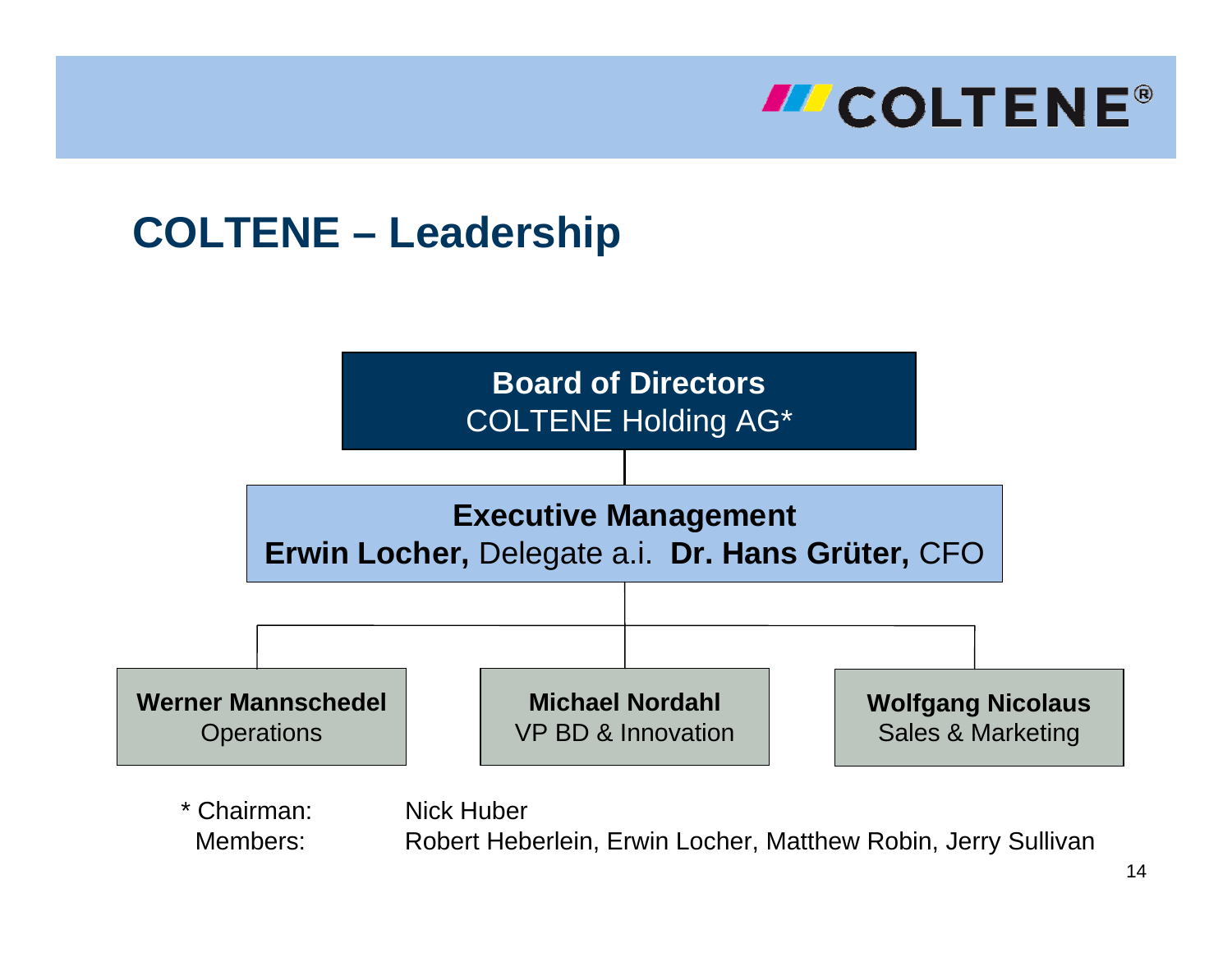

#### **COLTENE – Major shifts 2006 - 2012**

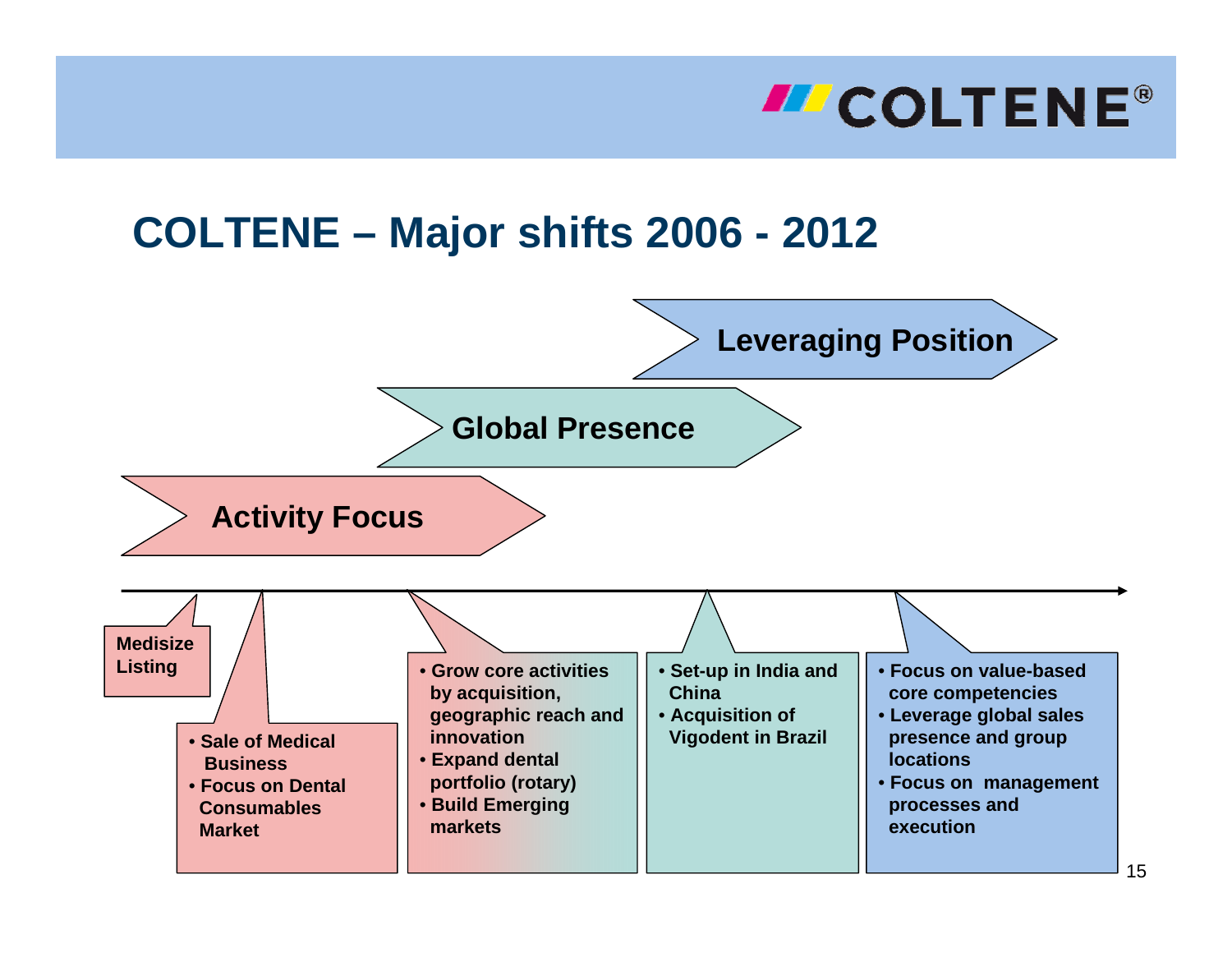# **ILCOLTENE®**

### **COLTENE – Focus**

Dental consumables market with growth potential and limited downside

- • Dental consumables market more stable than large medical and dental equipment markets
- •Potential shift from expensive to lower-cost dental treatments
- •Key competencies in Restoration, Impression, Endodontics
- •Innovation targeted at clear benefits for patients and dentists
- •Global structure established

#### Attractive underlying market growth

- •**Demographic**
- •Economic
- •**Technological**

 $\rightarrow$  Focus shifts to internal sales and earnings growth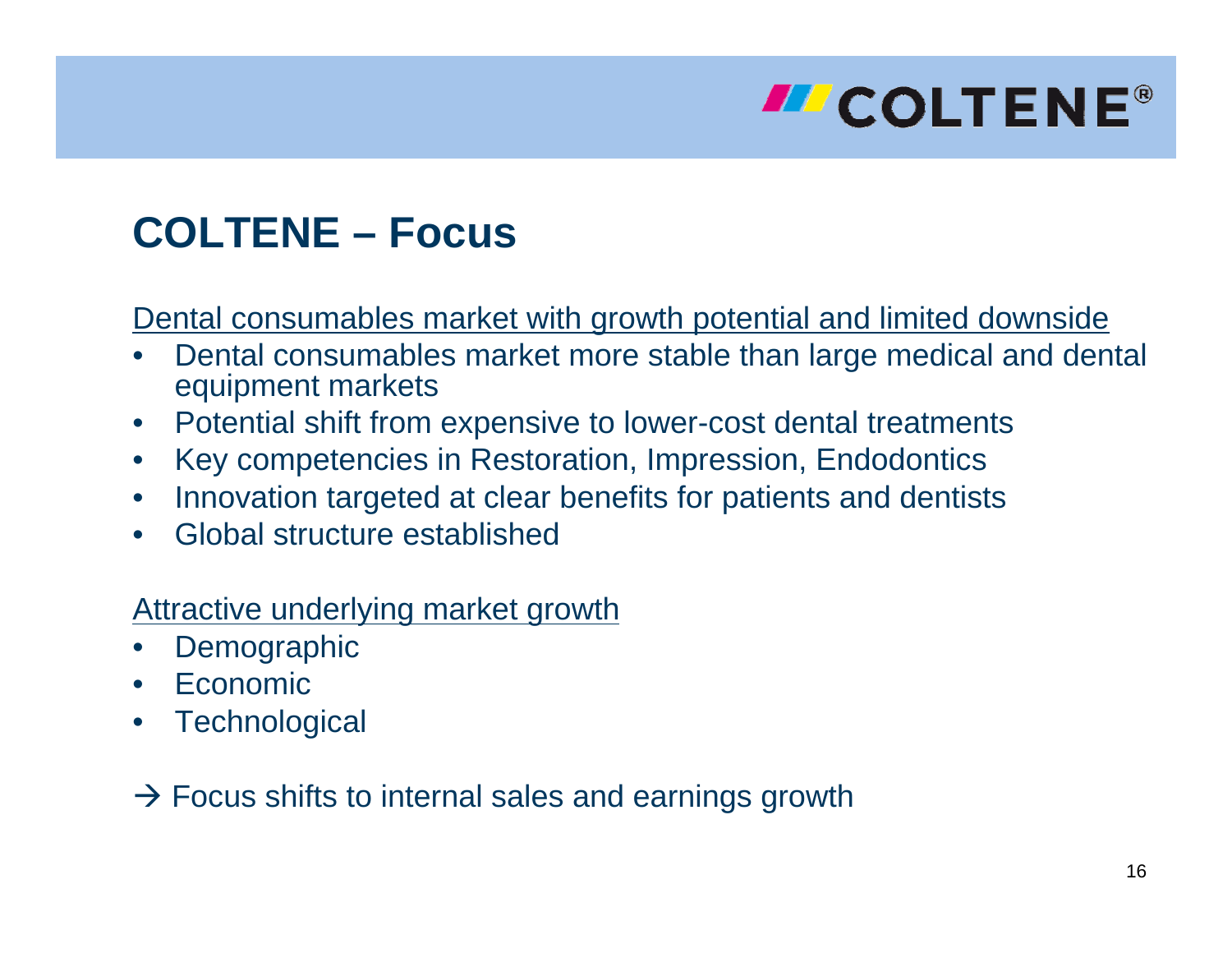

#### **Content**

**1. COLTENE – Key figures and overview H1 2011**

**2. Measures and strategy update**

**3. Financials**

**4. Outlook**

**5. Q&A**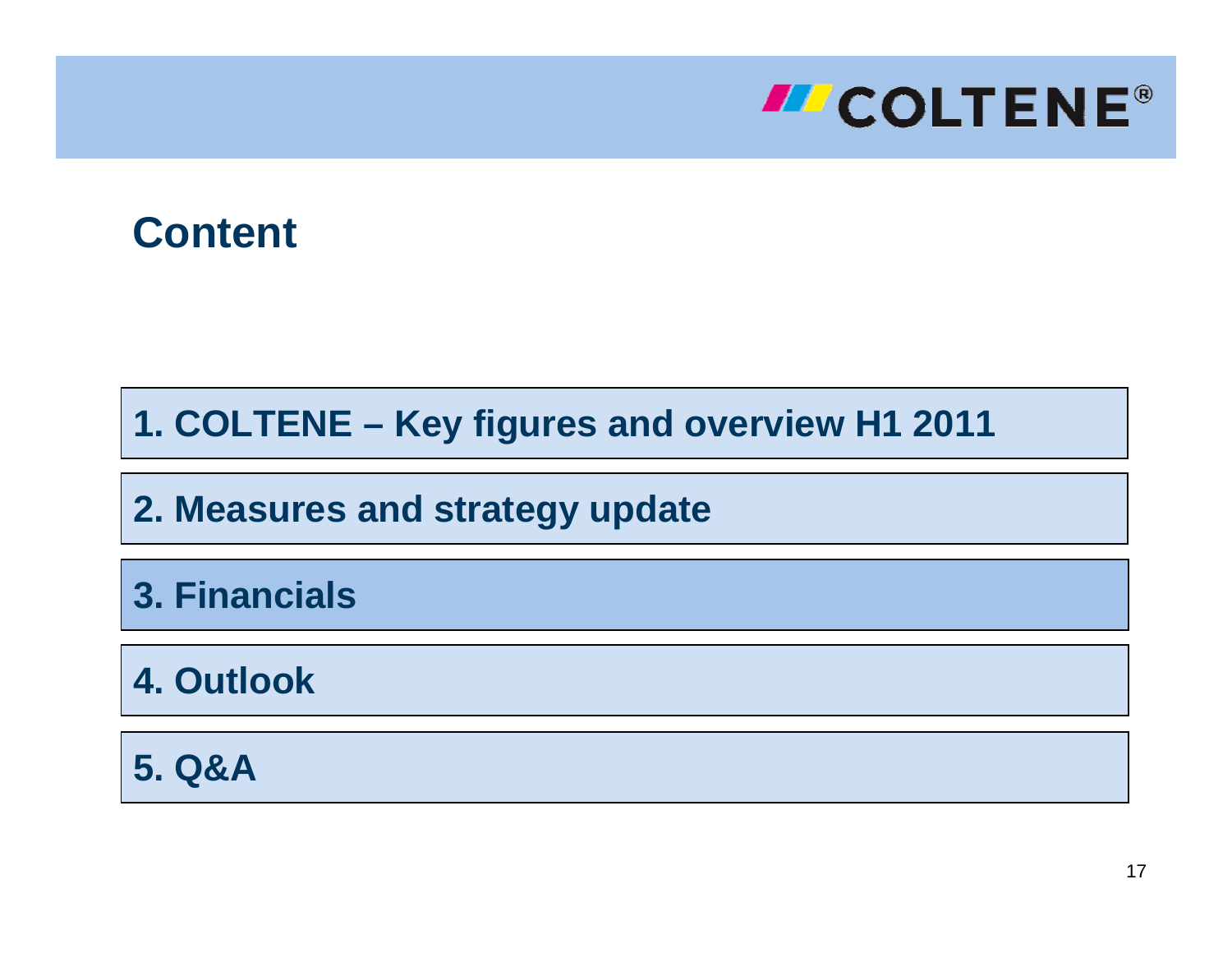# **ILCOLTENE®**

### **Group Income Statement (1)**

| 1'000 CHF                     | 1 HY 10   |           | % 1 HY 11 | $\%$     | $%$ YoY  |
|-------------------------------|-----------|-----------|-----------|----------|----------|
| <b>Net Sales</b>              | 73'667    | 100.0%    | 72'386    | 100.0%   | $-1.7%$  |
| Changes in inventories        | 1'281     | 1.7%      | 2'203     | 3.0%     | 72.0%    |
| <b>Raw materials</b>          | $-23'452$ | $-31.8%$  | $-23'687$ | $-32.7%$ | 1.0%     |
| Personnel expenses            | $-27'780$ | $-37.7\%$ | $-27'921$ | $-38.6%$ | 0.5%     |
| Other expenses*               | $-15'592$ | $-21.2%$  | $-15'777$ | $-21.8%$ | 1.2%     |
| Depreciation&amortization     | $-2'335$  | $-3.2%$   | $-2'450$  | $-3.4%$  | 4.9%     |
| <b>EBIT</b>                   | 5'789     | 7.9%      | 4'754     | 6.6%     | $-17.9%$ |
| Net Sales currencies adjusted | 73'667    |           | 83'032    |          | 12.7%    |

\*: including work performed capitalized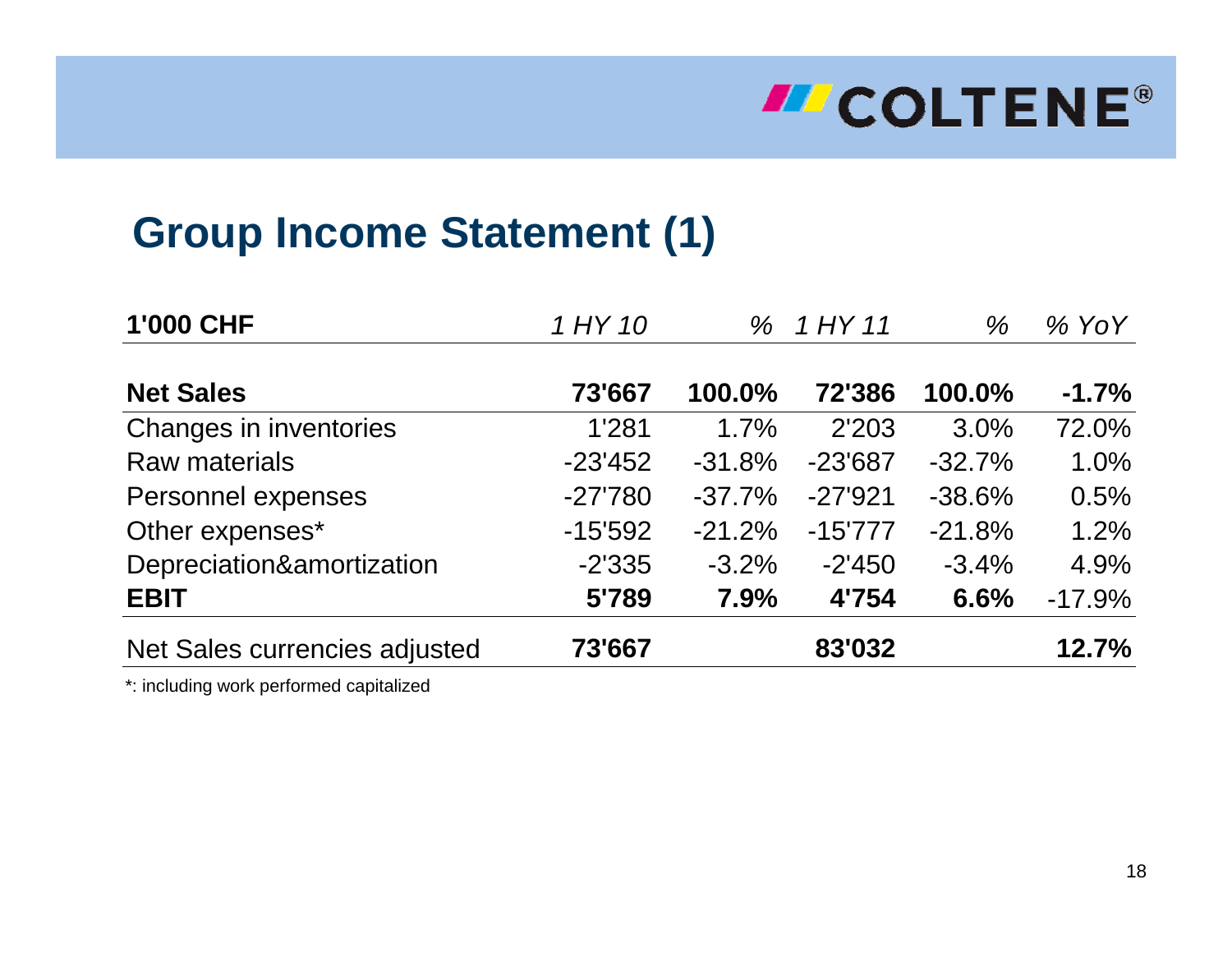# **INCOLTENE®**

### **Group Income Statement (2)**

| <b>1'000 CHF</b>                 | 1 HY 10<br>$\%$ |         | $1$ HY 11      | %       | $%$ YoY  |
|----------------------------------|-----------------|---------|----------------|---------|----------|
| <b>EBIT</b>                      | 5'789           | 7.9%    | 4'754          | 6.6%    | $-17.9%$ |
| Exchange rate gains & losses     | $-630$          |         | $-950$         |         |          |
| <b>Financial income</b>          | 1'695           |         | 107            |         |          |
| <b>Financial expenses</b>        | $-294$          |         | $-825$         |         |          |
| Share of loss of associates      | $-764$          |         | $\overline{0}$ |         |          |
| Impairment on associates         | $-1'972$        |         | $\overline{0}$ |         |          |
| Net profit before tax            | 3'824           | 5.2%    | 3'086          | 4.3%    | $-19.3%$ |
| Tax expenses                     | $-1'210$        | $-1.6%$ | $-1'324$       | $-1.8%$ |          |
| <b>Profit for the period</b>     | 2'614           | 3.5%    | 1'762          | 2.4%    | $-32.6%$ |
| Fx translation foreign operation | $-1'412$        | $-1.9%$ | $-5'867$       | $-8.1%$ |          |
| <b>Comprehensive income</b>      | 1'202           | 1.6%    | $-4'105$       | $-5.7%$ |          |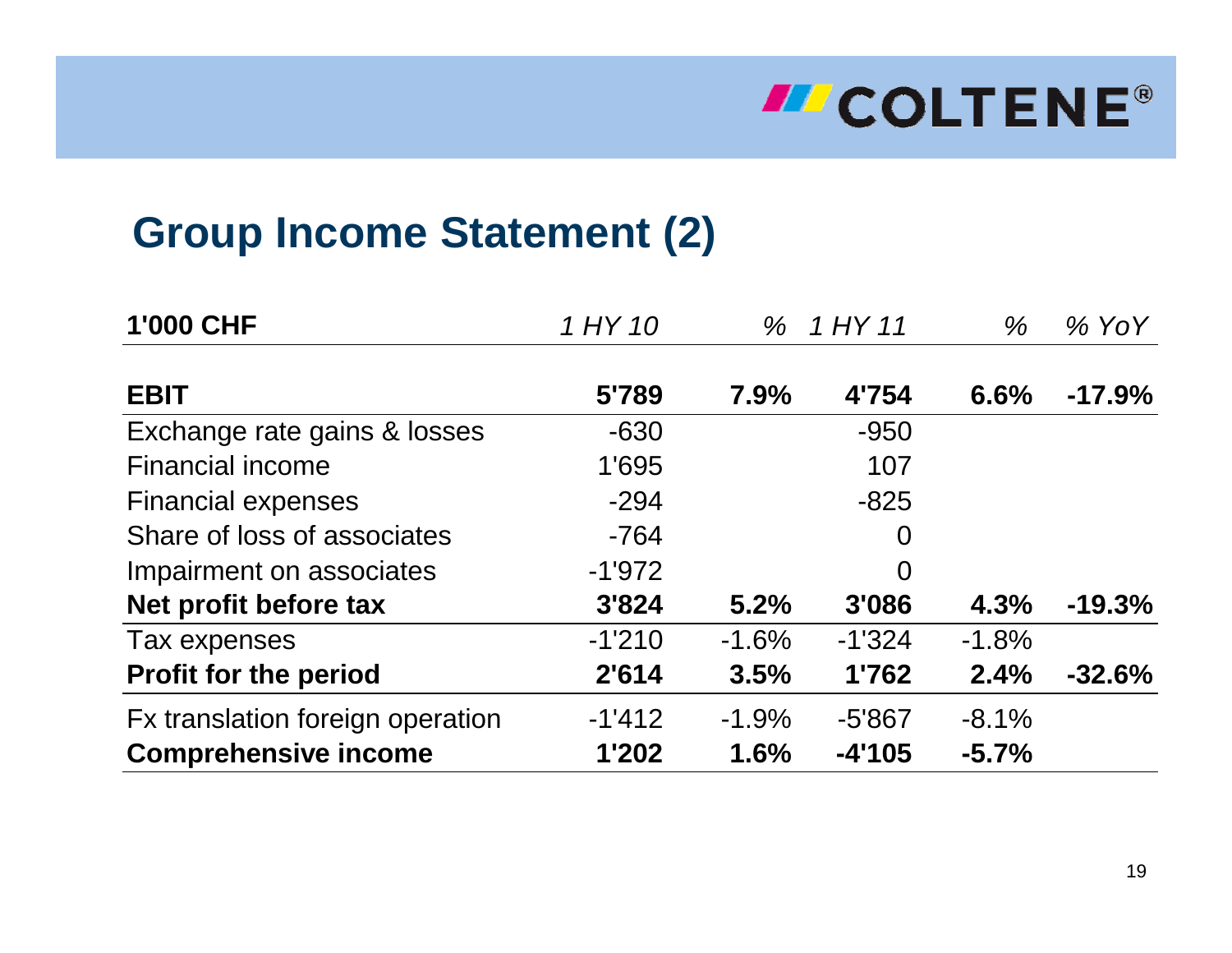# **ILCOLTENE®**

### **Group Cash flow Statement**

| <b>1'000 CHF</b>                 | 1 HY 10  |       | $\%$ * 1 HY 11 | $\%$ *  |
|----------------------------------|----------|-------|----------------|---------|
|                                  |          |       |                |         |
| Profit of the period             | 2'614    |       | 1'762          |         |
| Non-cash items**                 | 6'448    |       | 6'576          |         |
| Change in receivables from sales | 3'825    |       | $-193$         |         |
| Change in other NWC items        | $-1'236$ |       | $-4'538$       |         |
| Interest, tax paid, received     | $-2'222$ |       | $-2'112$       |         |
| <b>CF from operations</b>        | 9'429    | 12.8% | 1'495          | 2.1%    |
| Purchase & proceeds PPE          | $-898$   |       | $-1'438$       |         |
| Purchase fin. & intangibles      | $-699$   |       | $-866$         |         |
| <b>CF from investments***</b>    | $-1'597$ |       | $-2'304$       |         |
| <b>FCF prior acquisitions***</b> | 7'832    | 10.6% | $-809$         | $-1.1%$ |

\*: in % of net sales \*\*: depreciation, amortization and other non-cash items \*\*\* continuing operations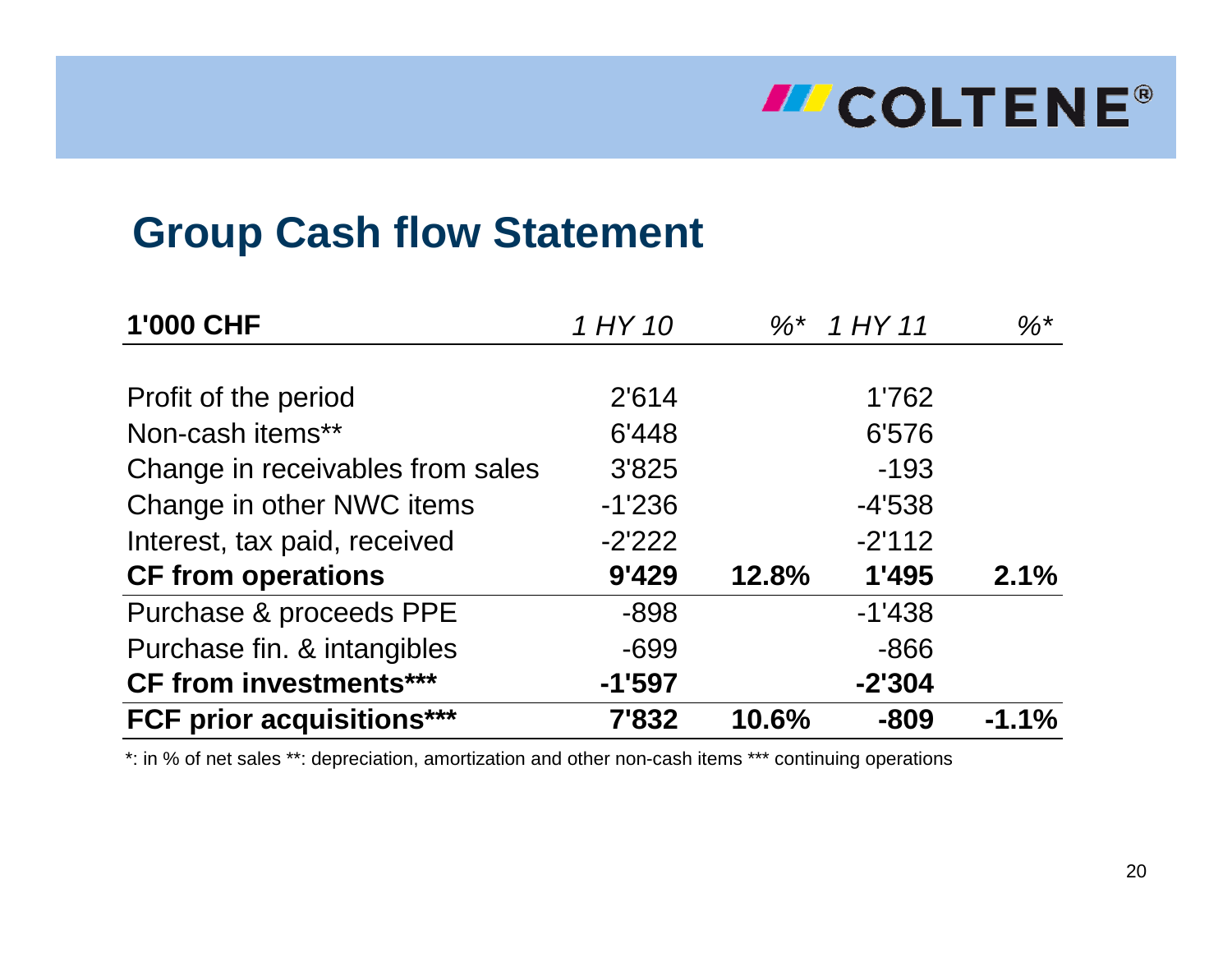# **ILCOLTENE®**

### **Group Statement of Financial Position**

| 1'000 CHF                             | 31.12.10 | 30.6.11       |     |
|---------------------------------------|----------|---------------|-----|
|                                       |          |               |     |
| Cash & cash equivalents               | 4'133    | 3'936         |     |
| Receivables from deliveries & sales   | 33'088   | 31'293        |     |
| Other receivables                     | 3'897    | 4'354         |     |
| Inventory                             | 32'469   | 32'778        |     |
| Property, plant & equipment           | 31'680   | 29'078        |     |
| Financial, intangible & tax assets    | 53'421   | 50'974        |     |
| <b>Total assets</b>                   | 158'688  | 152'413       |     |
| Bank loans & other loans              | 34'072   | 42'116        |     |
| Payables to suppliers                 | 8'612    | 4'727         |     |
| Other short term liabilities          | 11'123   | 12'885        |     |
| Other long term liabilities           | 7'033    | 6'266         |     |
| Equity (equity ratio)                 | 97'848   | 62%<br>86'419 | 57% |
| <b>Total liabilities &amp; equity</b> | 158'688  | 152'413       |     |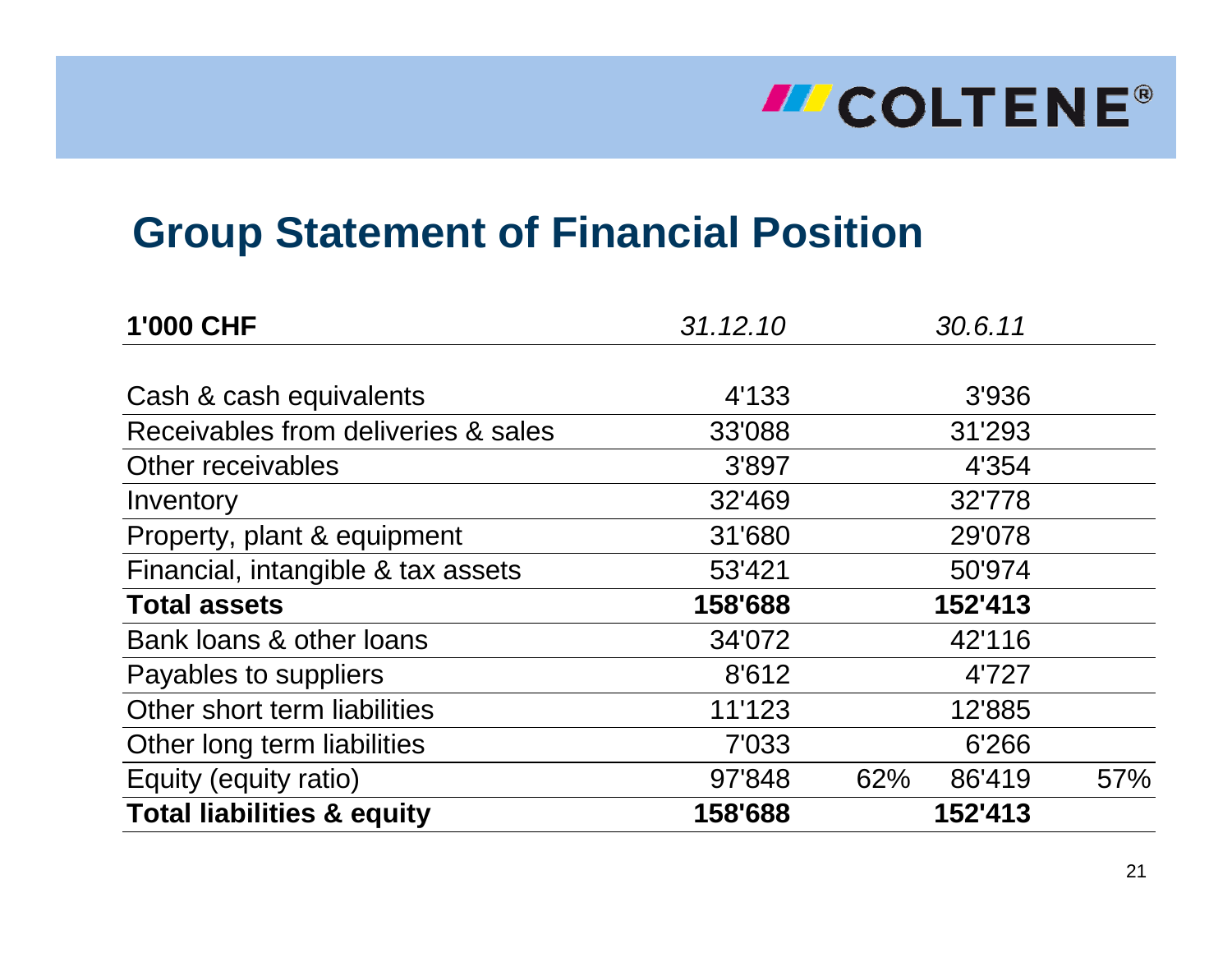### **Summary**

| <b>1'000 CHF</b>  | 2010          | 2011          | Fx        | <b>Vigodent</b> | 2011                           |
|-------------------|---------------|---------------|-----------|-----------------|--------------------------------|
|                   | <b>Result</b> | <b>Result</b> | adj.      |                 | $\left  \mathbf{adj.} \right $ |
|                   |               |               |           |                 |                                |
| <b>Net Sales</b>  | 73'667        | 72'386        | 83'032    | 5'008           | 78'024                         |
| Material & other  | $-67'878$     | $-67'632$     | $-77'111$ | $-6'164$        | $-70'947$                      |
| <b>EBIT</b>       | 5'789         | 4'754         | 5'921     | $-1'156$        | 7'077                          |
| In % of net sales | 7.9%          | 6.6%          |           |                 | 9.1%                           |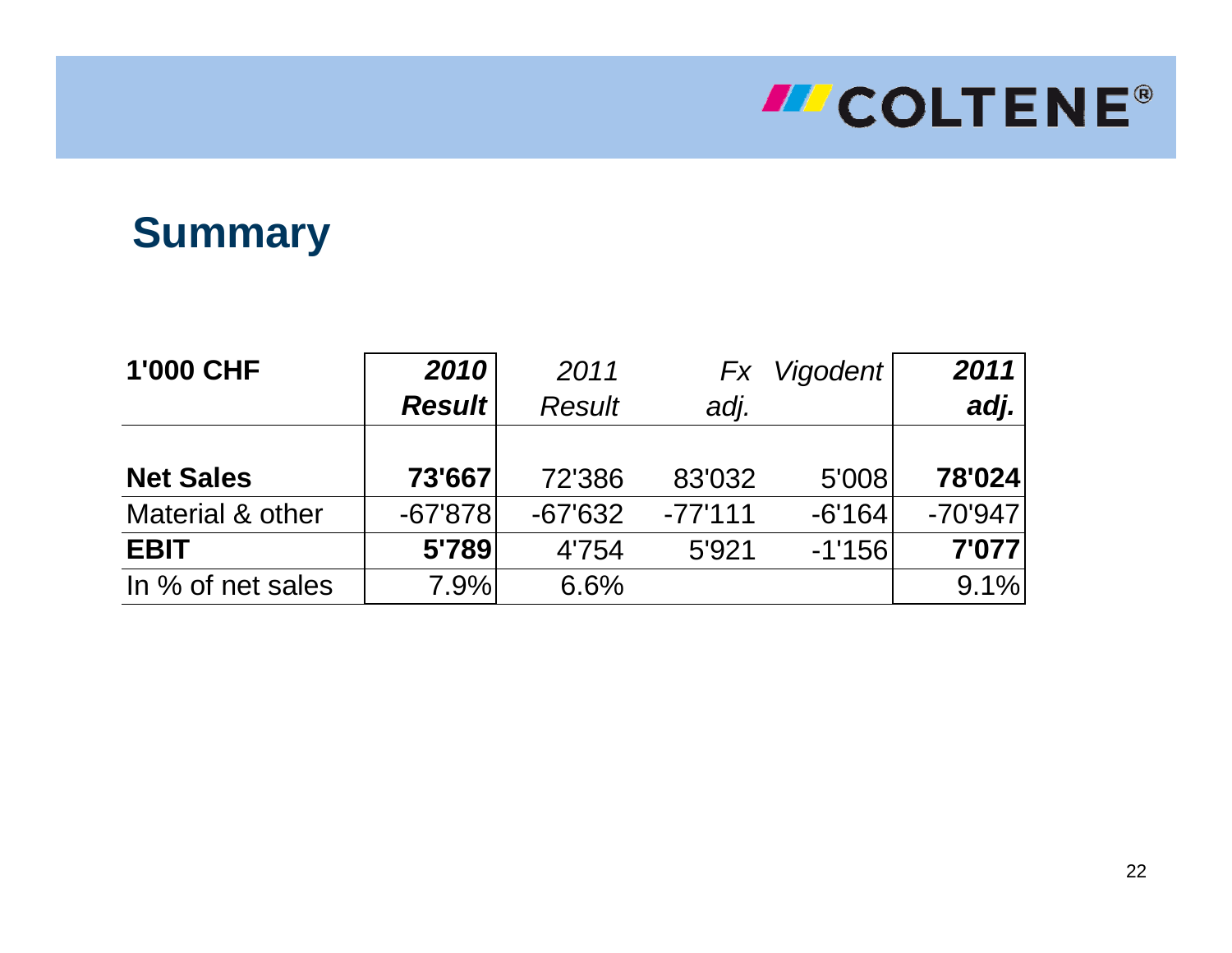

#### **Content**

**1. COLTENE – Key figures and overview H1 2011**

**2. Measures and strategy update**

**3. Financials**

**4. Outlook**

**5. Q&A**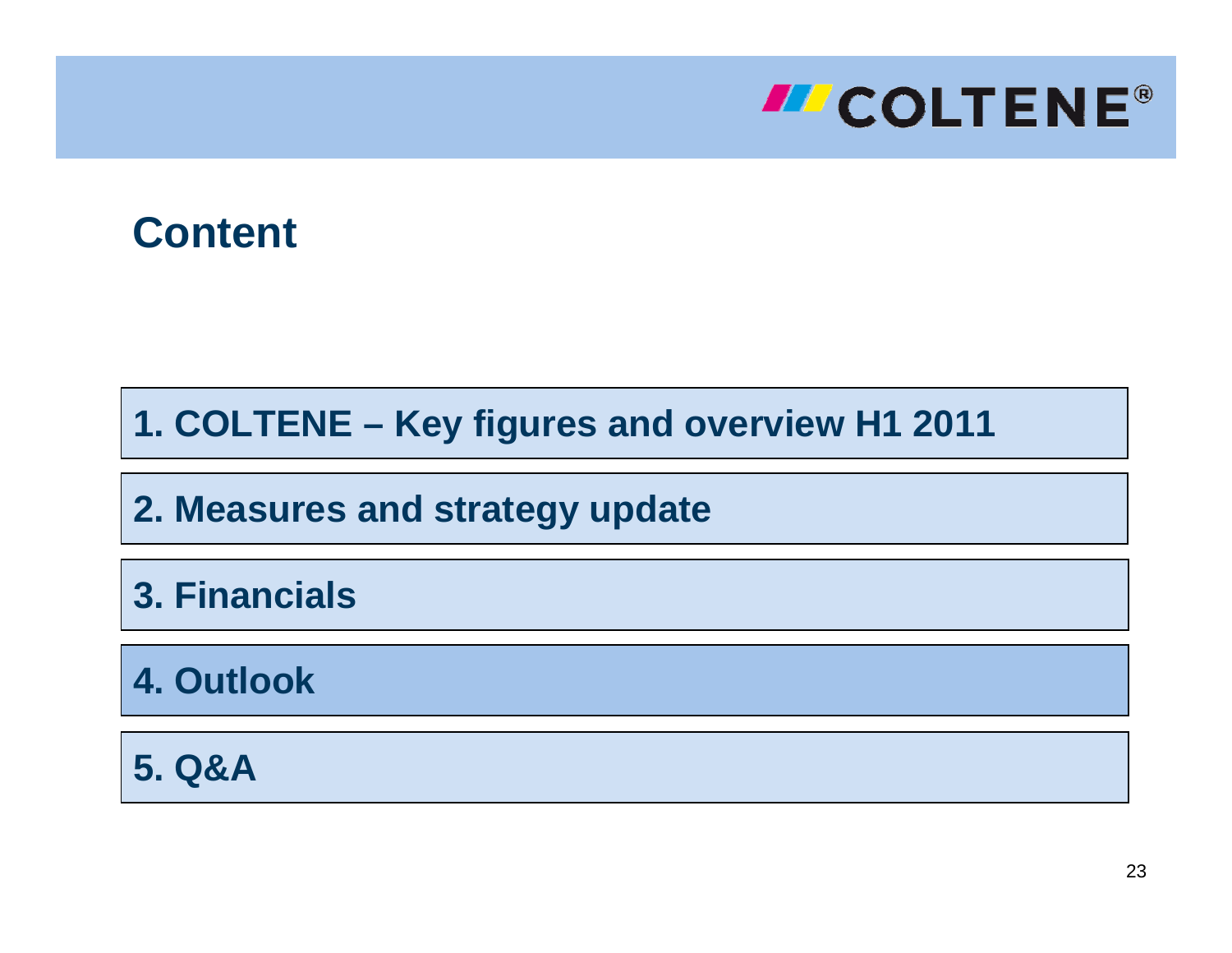

### **COLTENE Outlook 2011**

- •Stable market growth of dental consumables
- •FX continue to reduce Group sales and impact results
- • Economic uncertainties prevail and might impact ordering behaviour of distribution partners
- • Special focus in 2011
	- Turnaround at Vigodent
	- Reduce cost in Swiss franc
	- Tightly manage and reduce NWC